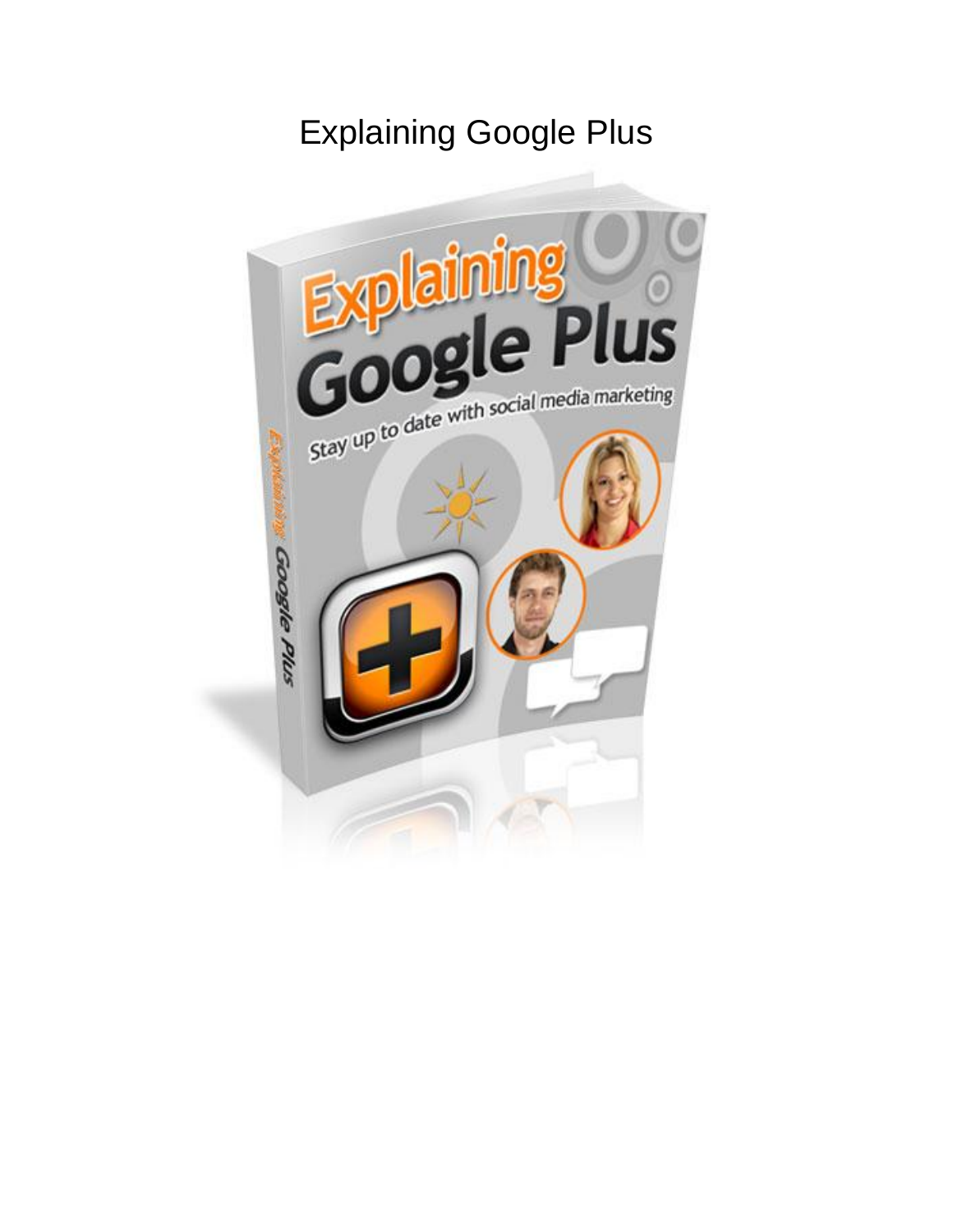#### **Contents**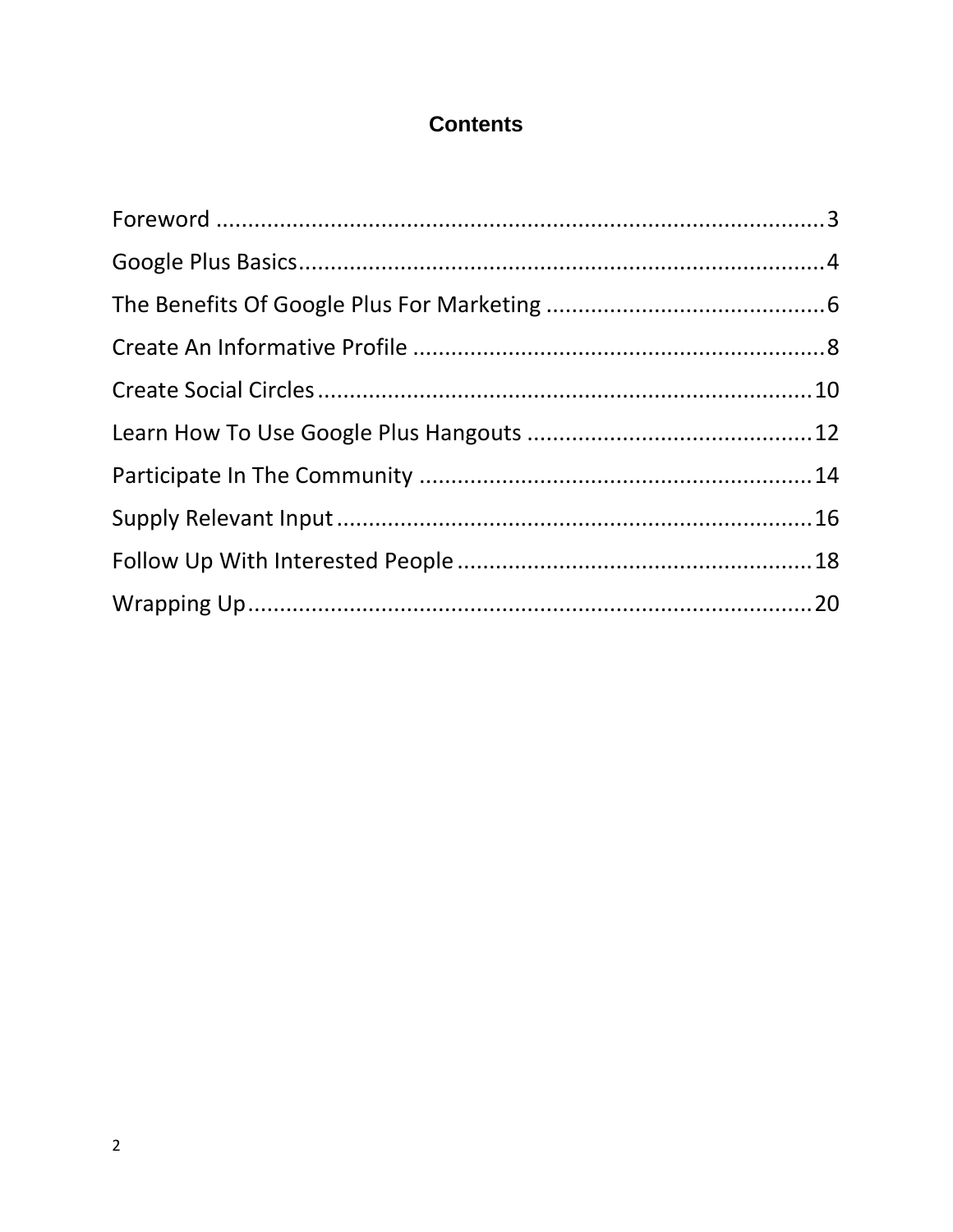# <span id="page-2-0"></span>**Foreword**

Debuting as a social networking element the Google plus site is something that was launched to rival the Facebook popularity. Launched only recently it is a fairly new introduction to the internet world and should be explored for its potential to providing a good platform for internet marketing.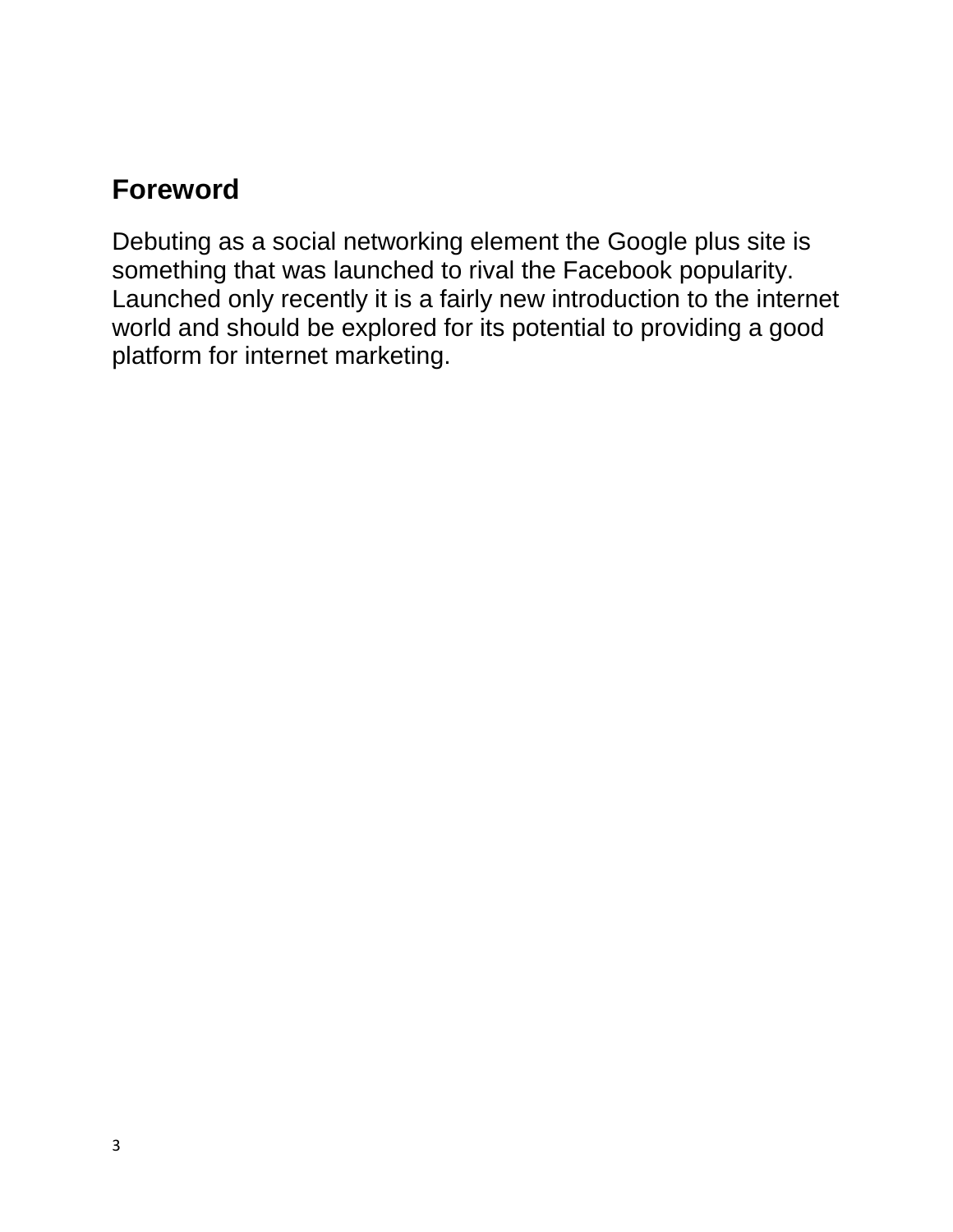# <span id="page-3-0"></span>**Google Plus Basics**

#### Synopsis

Having the integrated social services of Google Profiles and Google Buzz while at the same time introducing new services such as Circle, Hangouts and Sparks it hopes to create the desired impact on the internet user at large. As this facility is also extended to mobile devices the reach of this tool is quite infinite. To date the response has been nothing short of phenomenal.

#### The Basics

First done in the invitation style only, it was later abolished and reinvented to include anyone over the age of 18 years mainly because of the enormous response it received. The following are some of the supporting elements that make up the Google plus tool:

• A circle as it is called allows users to organize contracts into groups. This is to facilitate the sharing of various different types of information for the different individual group as designed. Although the content can be viewed by others, the contact list is still kept exclusive and private.

• A hangout is another element that facilitates the group video style chat but it has the limitations of only 10 persons at any given time. However there is the allowance given to those with the unique URL which can potentially allow for those interested to join in. the various types of hangouts would include mobile hangouts, hangouts on air and hangout with extras.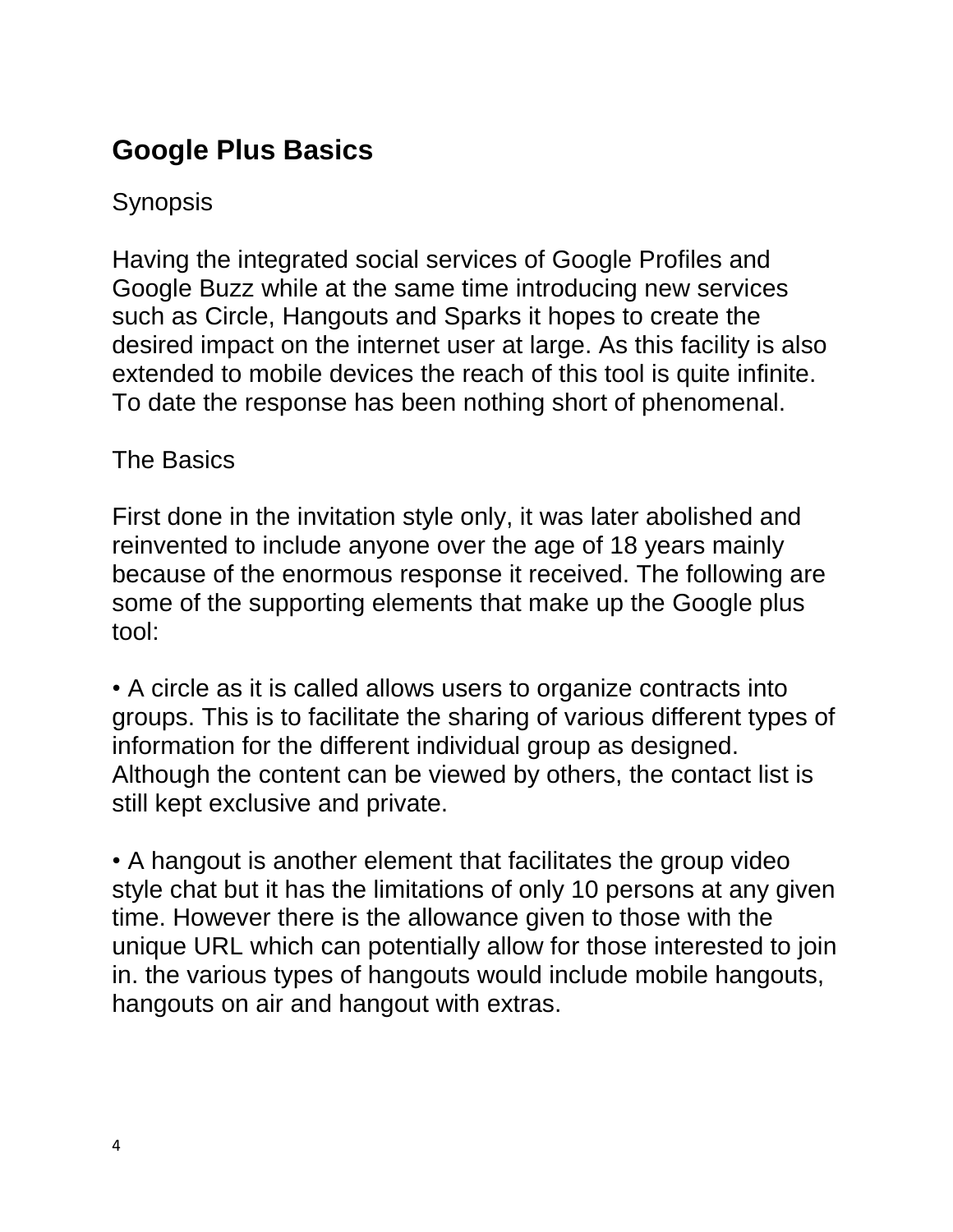• Messenger is a feature that is available for use by android, iphones, and sms devices and it allows instant messaging within the circles.

• Sparks is a front end to the Google search platform that allows surfers to identify and share topics of interest.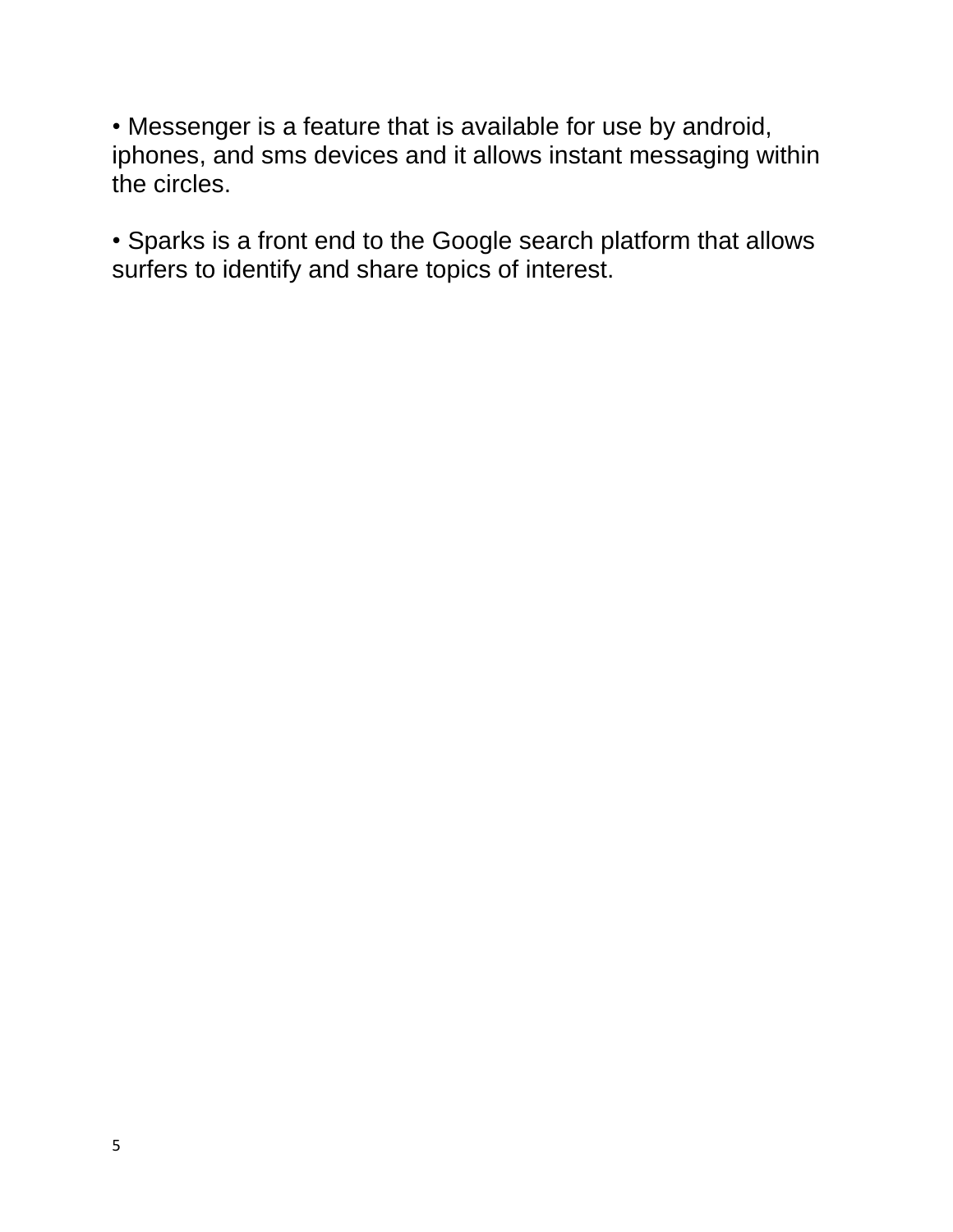# <span id="page-5-0"></span>**The Benefits Of Google Plus For Marketing**

### Synopsis

The excitement surrounding this new platform for marketing purposes is definitely creating a "buzz" on the internet marketing arena. Benefiting the small and large business interests, the Google plus tool is expected to help reap in a more significant impactful revenue possibility.

### The Advantages

Some of the expected possibilities are as listed below: For the larger businesses the better management and keeping track of the employees within the company is much better in terms of what their individual contributions to the company are.

This is done in a more visible fashion as tracked with the assistance of the Google plus tool. When there are instances of out sourcing and freelance elements that contribute significantly to the company's overall performance this tool can create and maintain the relevant information and progress effectively and efficiently.

Even if this is not the scenario the workings within the company can also be maintained with the use of the "circle" tool which allows for the information to be circulated to the participants within a particular project while at the same time keeping track of the general outcome on a frequent and on call basis. Thus the general better stream lining of things can be carried out.

As for the smaller business entities the use of the "1+" button can effectively provide the platform for influencing the search results performed.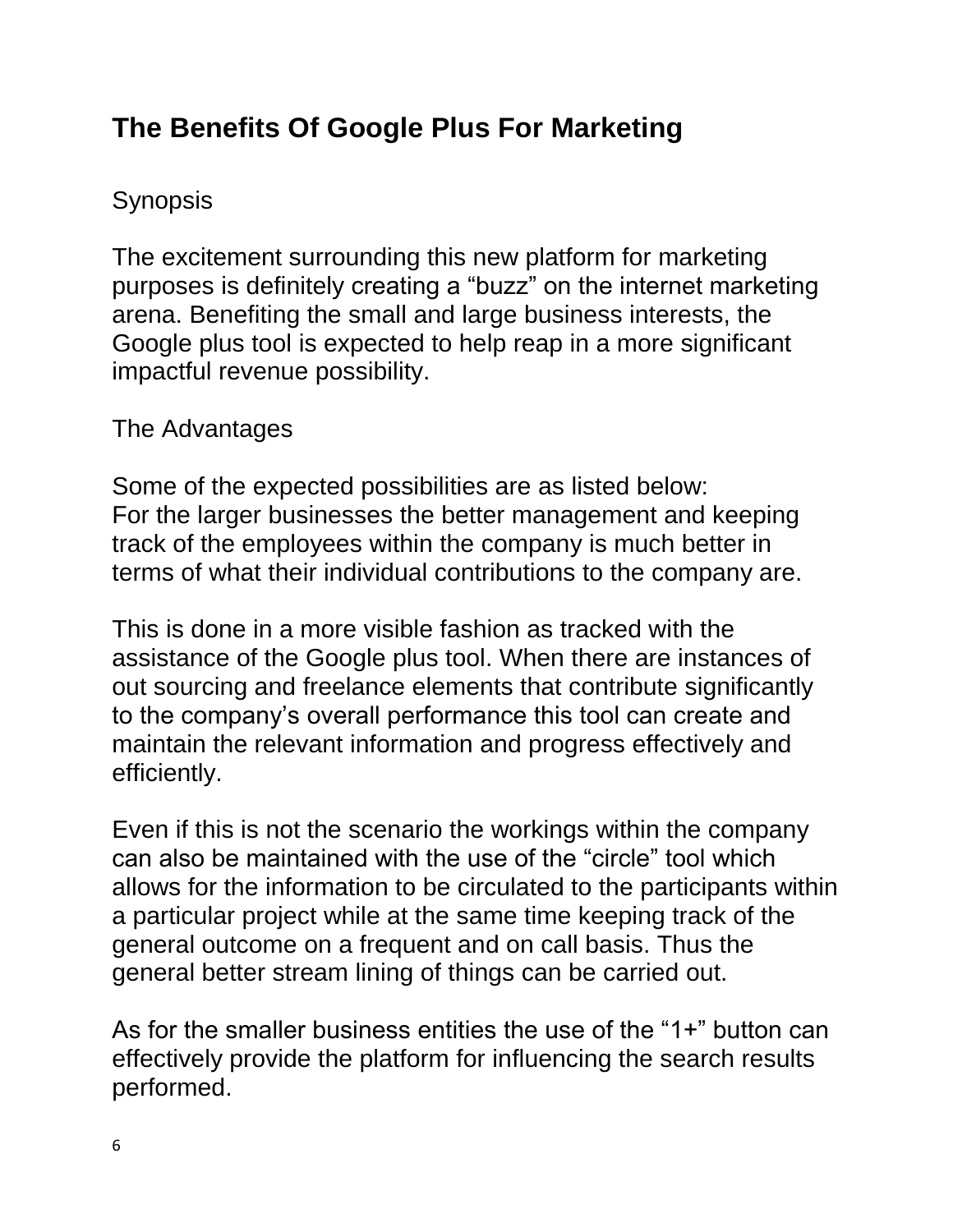The button allows article, blog posts and other to be included to increase the discussion as well as to bring this back to the host page. This is especially useful for the expansion possibilities when more traffic is drawn in. The commercial accounts can also make use of the Google plus to create added benefits to the business endeavor. This is especially important for its contributing factor of being able to facilitate the finding of anything pertaining to the main interest of the user.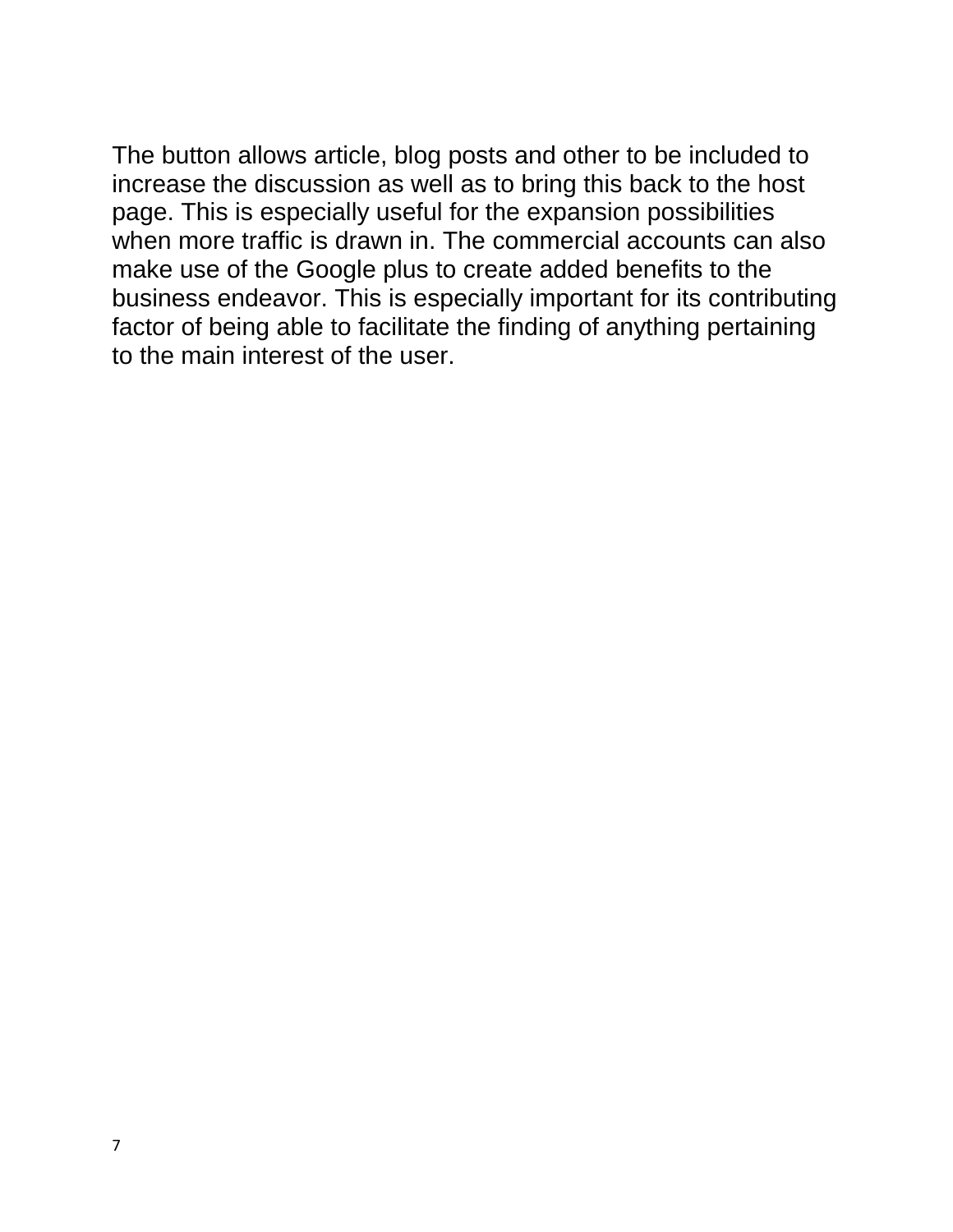# <span id="page-7-0"></span>**Create An Informative Profile**

### Synopsis

As more users are more interested in using search engines like Google instead of referring to directories or the yellow pages it is imperative to be as visible as possible on the internet platform. Therefore taking the trouble to design a suitably attention grabbing and informative profile page is a very important contributing factor not to be ignored.

#### The Info

Creating a profile that is informative and interesting will eventually steer the desired percentage of traffic to the business platform to create the revenue intended.

These will then create the exposure in terms of getting brand recognition for the individual posting the profile. It also facilitates the increased clicks that might otherwise not be realized.

The informative profile style should ideally contain all the information that would possibly be sourced by the visitor. This may include main information and range of the services or products or anything that the site intends to offer, expertise, descriptive elements that may be of use and other supporting information that would create the awareness and encourage the continued interest and commitment from the visitor.

Including elements that present concrete situations and positive comments is also encouraged. An insight into the current demand for the site's elements is also another positive angle to include.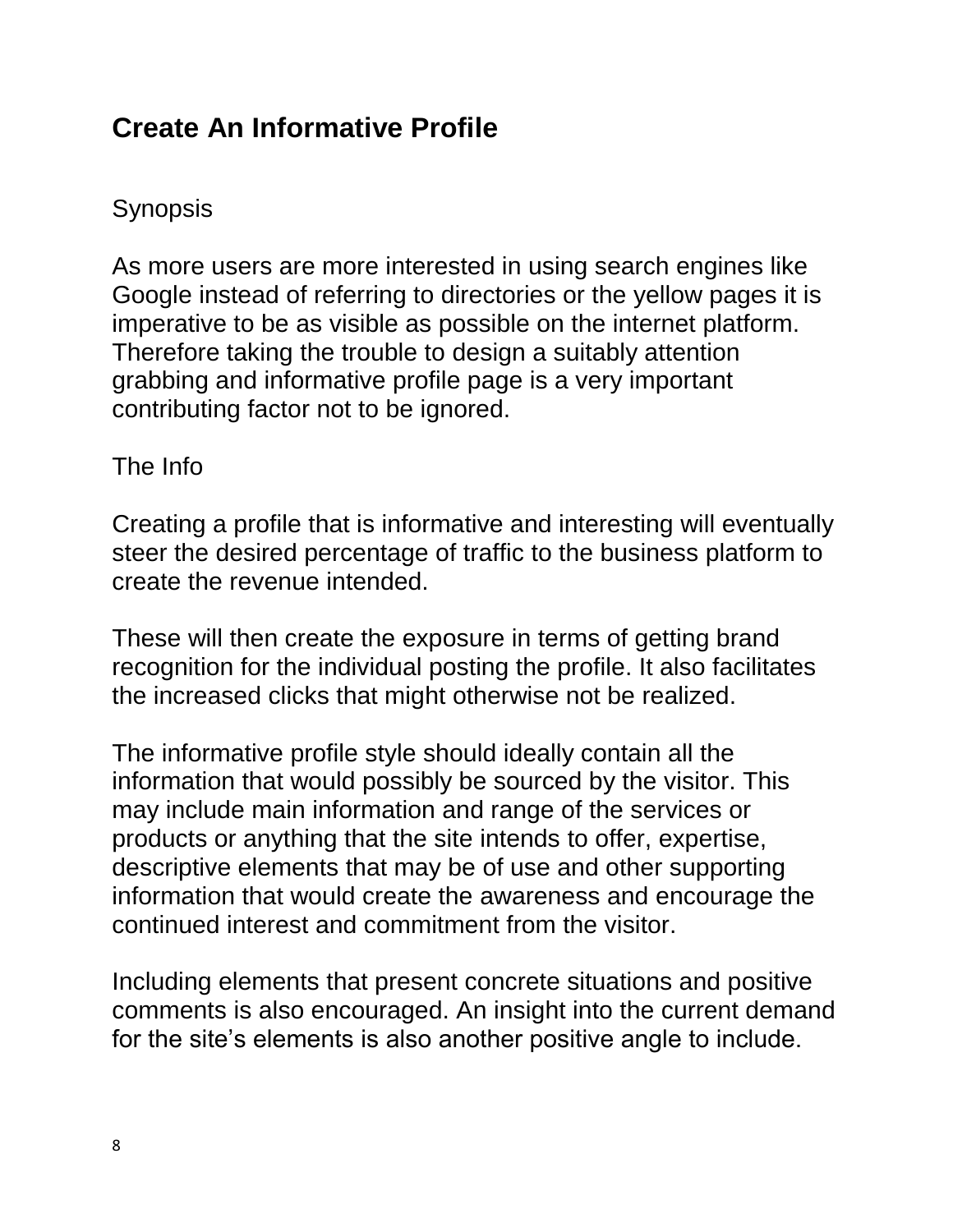Uploading photos, information, questions and answers should also ideally be included in the informative profile as it will show the wide range of information being posted and from addressing different and varied possibilities too.

Ensuring the profile created in both informative while still allowing the user the opportunity learn more about the posted material is the ideal goal intended.

Directing these profiles toward potential investors with the intention of finding new customers or expanding the present customer base to expand the business is also another reason for the informative profile.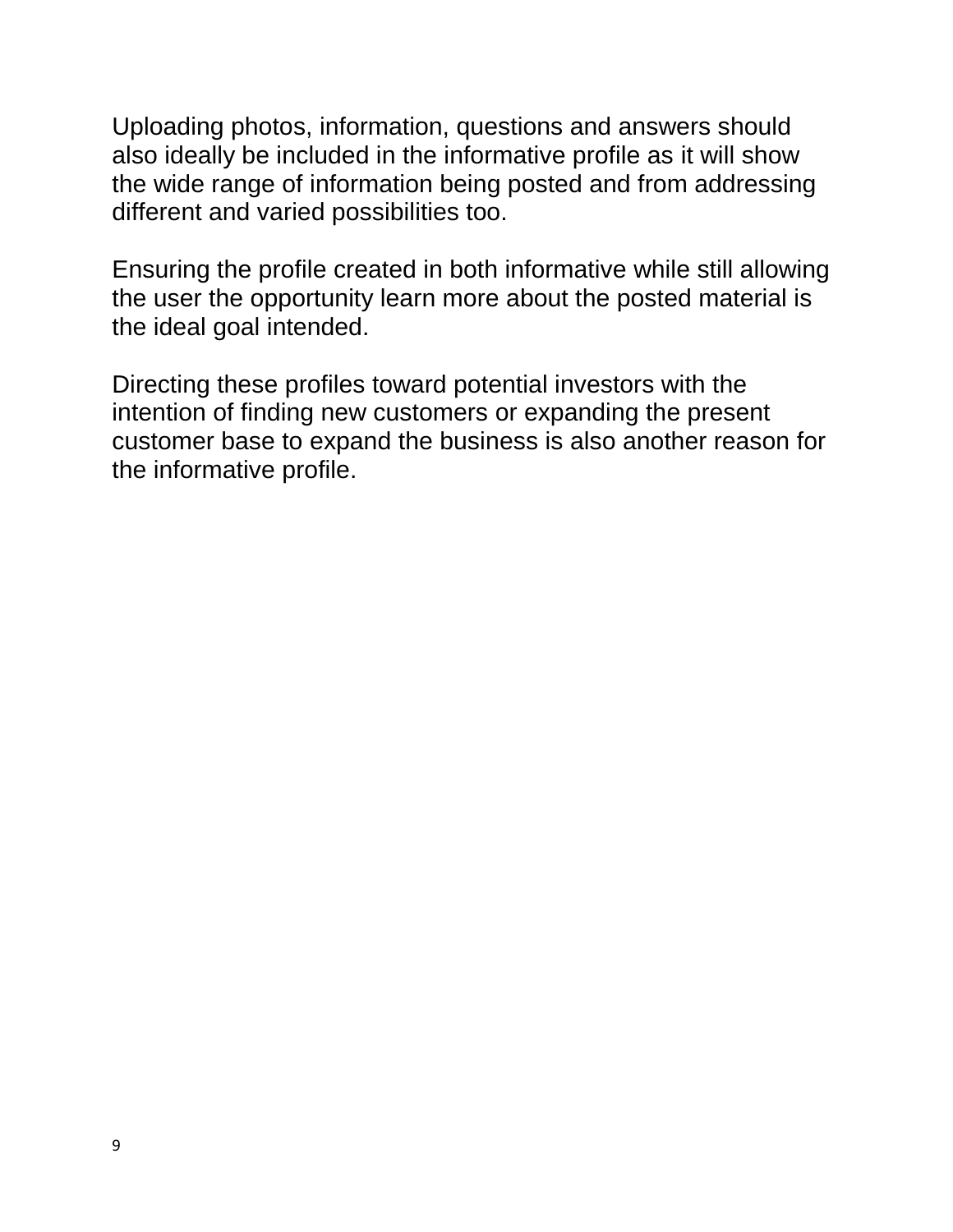# <span id="page-9-0"></span>**Create Social Circles**

## Synopsis

Building a social circle that is beneficial to all involved is the ideal style to follow. Therefore some important points should be considered when trying to incorporate this exercise into a worthwhile and result producing endeavour.

### The Circles

Being focused on building a social circle for the intention of catering to people with like minded results should ideally include elements that attract the individual with the same passions, interest, styles and any other factor that is considered a common factor linking the group.

Getting those within the circle to further extend the links to others will also help to broaden the reach of the social circle possibilities.

Giving and getting value is something that should also be incorporated in the makeup of the social circle platform. Ensure there is an adequate amount of offers that is interesting to the participants as this will help to keep the social circle strong and relevant.

Featuring popular and interesting items that would benefit the members within the social circle and also create the willingness to introduce others into the circle by providing material such as "how to" tools, questions and answer programs, latest findings is an essential content to consider.

The effectiveness of the contents will dictate to some level the interest and popularity the site manages to garner.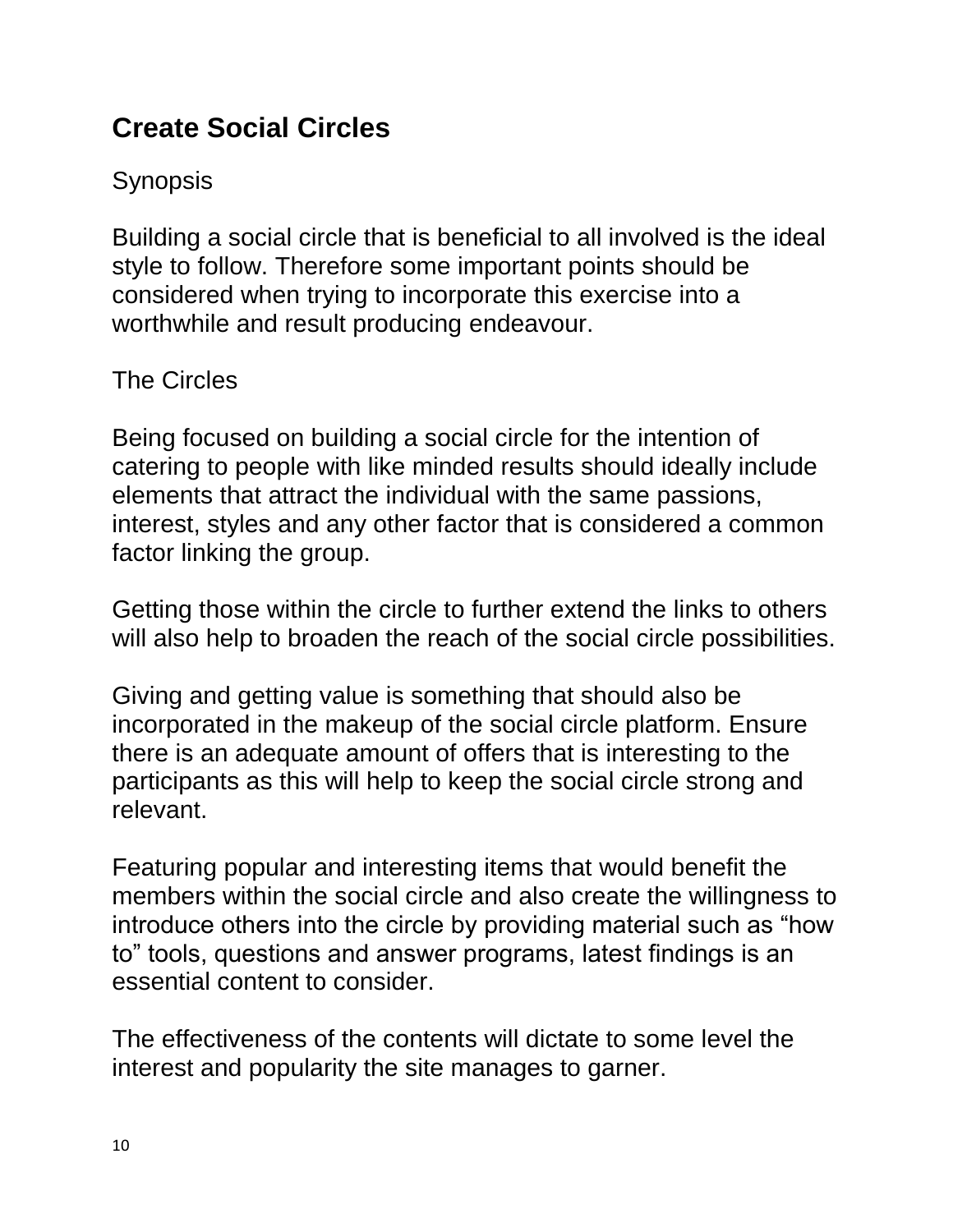Ping long out of touch contact just to show that they are still an important and valued part of the social circle.

This will encourage them to reactivate their participation into a more interactive and relevant participative state. The importance of investing time and interest in the building of the social circle should not be underestimated as the benefits are often immeasurable. Extended contacts can and usually yield surprising support for the connective business platform to the social circle.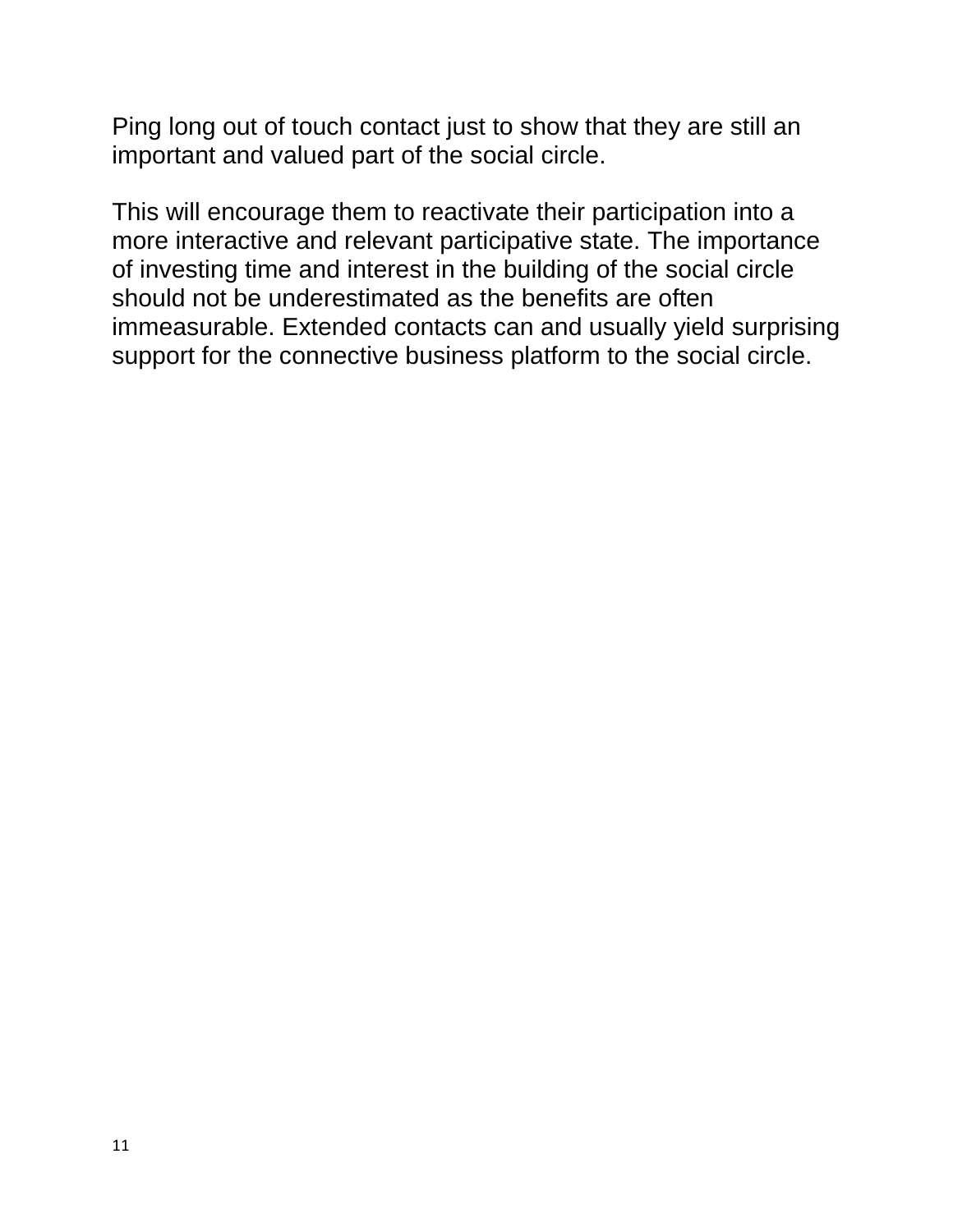# <span id="page-11-0"></span>**Learn How To Use Google Plus Hangouts**

### Synopsis

Most people tend to overlook less conspicuous icons or prompts and thus miss out on a lot of innovative and interesting additional services or happenings. The Google plus hangouts is one that is often missed for its contributions. Therefore this write up is meant to change that and encourage the viewer to explore further the merits of Google hangouts.

#### **Hangouts**

Perhaps the most outstanding feature that is offered by the Google hangout tool is the incomparable platform of interactive communication.

This not only allows for clear and personalized communication it also enable one to connect with the faces behind the brand being promoted. Questions and queries can be immediately addressed to one's satisfaction.

Being able to effective launch anything using the Google hangout platform is also another feature that is often sought because of its relatively low costs involved.

Making a big and splashy debut by inviting as many influential or connective individuals to the hangout will effectively get the item being launched some good exposure.

Product demonstrations can also have the beneficial feature of being done with the participation of a live audience interacting in the actual presentation. This elevates the exciting, interesting and positive experience for the audience.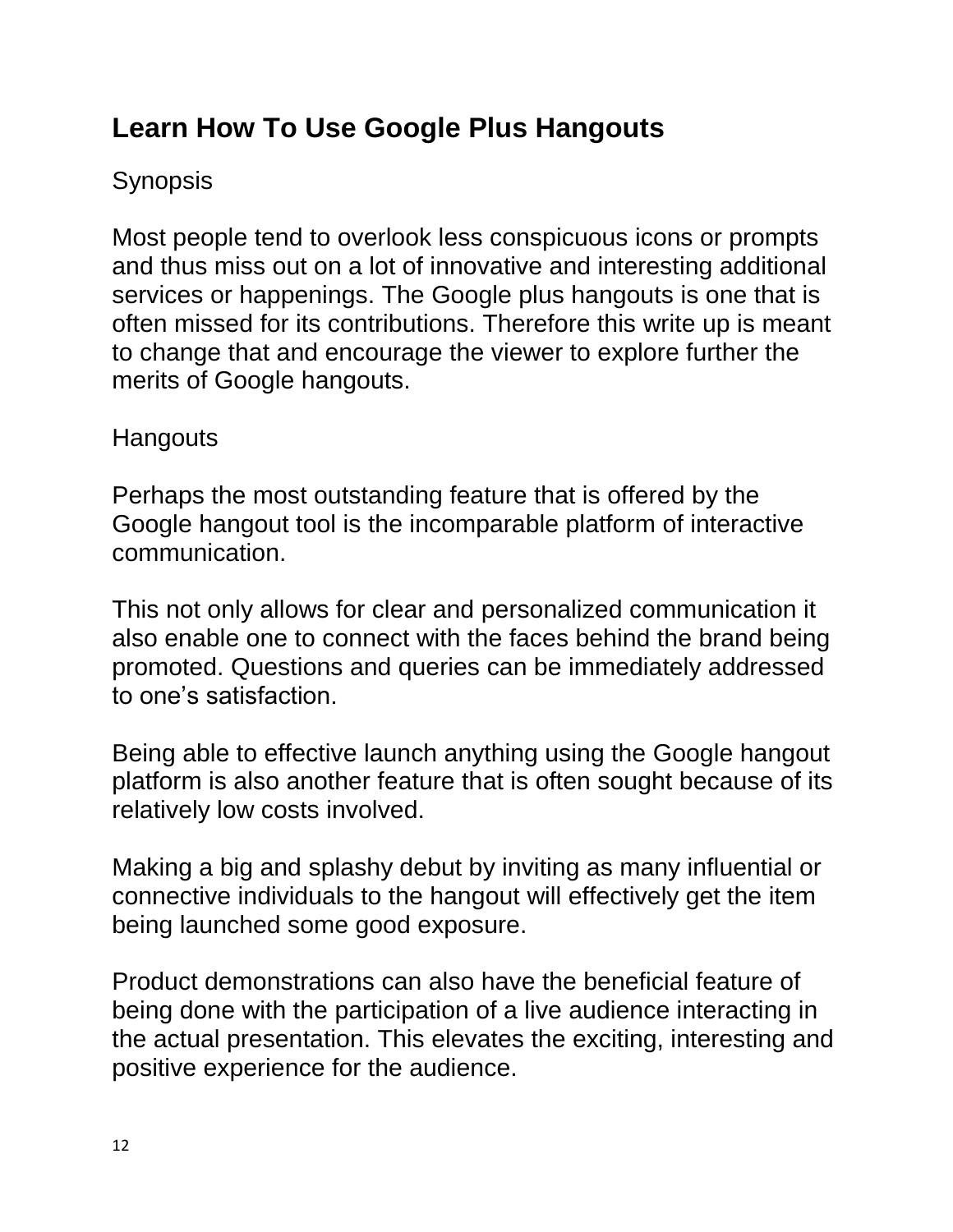Using Google hangout as an effective interactive tool for internal meetings and training session has proven to be quite interesting as it allows for the fun an seemingly in the "zone" type of atmosphere which it seems to create effortlessly. Even non verbal exchanges can be viewed as the entire surroundings and proceeding are visible throughout the exercise.

As the general outcome feels more natural there is also better working mechanism evident. There is also the advantage of being able to have access to a variety of multiple perspectives as this virtual platform is established as opposed to having to be troubled with the physical setting up and gathering of participants in a physical realm.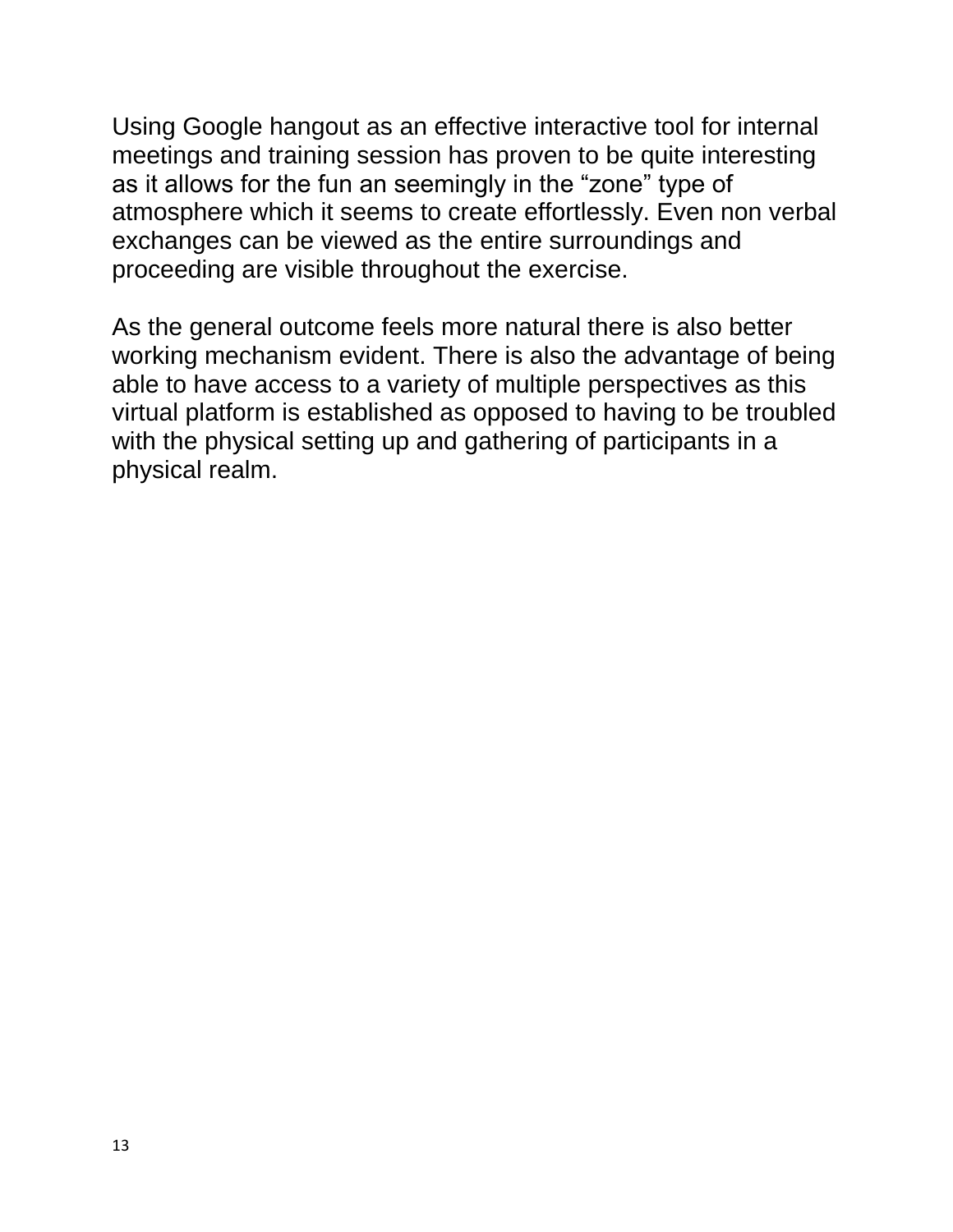# <span id="page-13-0"></span>**Participate In The Community**

# Synopsis

Being in the know is always beneficial whether in the business arena or on a more personal note of keeping abreast with all the latest developments. Using the Google plus hangout tool is one way of being able to do so effectively and in some cases in real time.

### **Others**

Therefore this sort of participation will then create the platform for being a participative and actively contributing feature to the community.

Using the Google plus hangout allow those involved to be able to relate to one another on a real time platform if they so choose to do so.

The exchange of information in the various forms can be done in a fun way thus making this particular tool very sought after by most internet users today.

Being able to have access to activities such as group video chat and group chats allows for the better community participation and thus more exchange of ideas and comments can be exercised. There is also the availability of watching the YouTube postings together, and this again creates the access to the community feature this tool enhances.

Shared interest or goals can be facilitated quite effectively through the use of the Google plus hangout tool. Because of the virtual style facilitation the effectiveness of the community participation is further enhanced as the hassle of physically organizing anything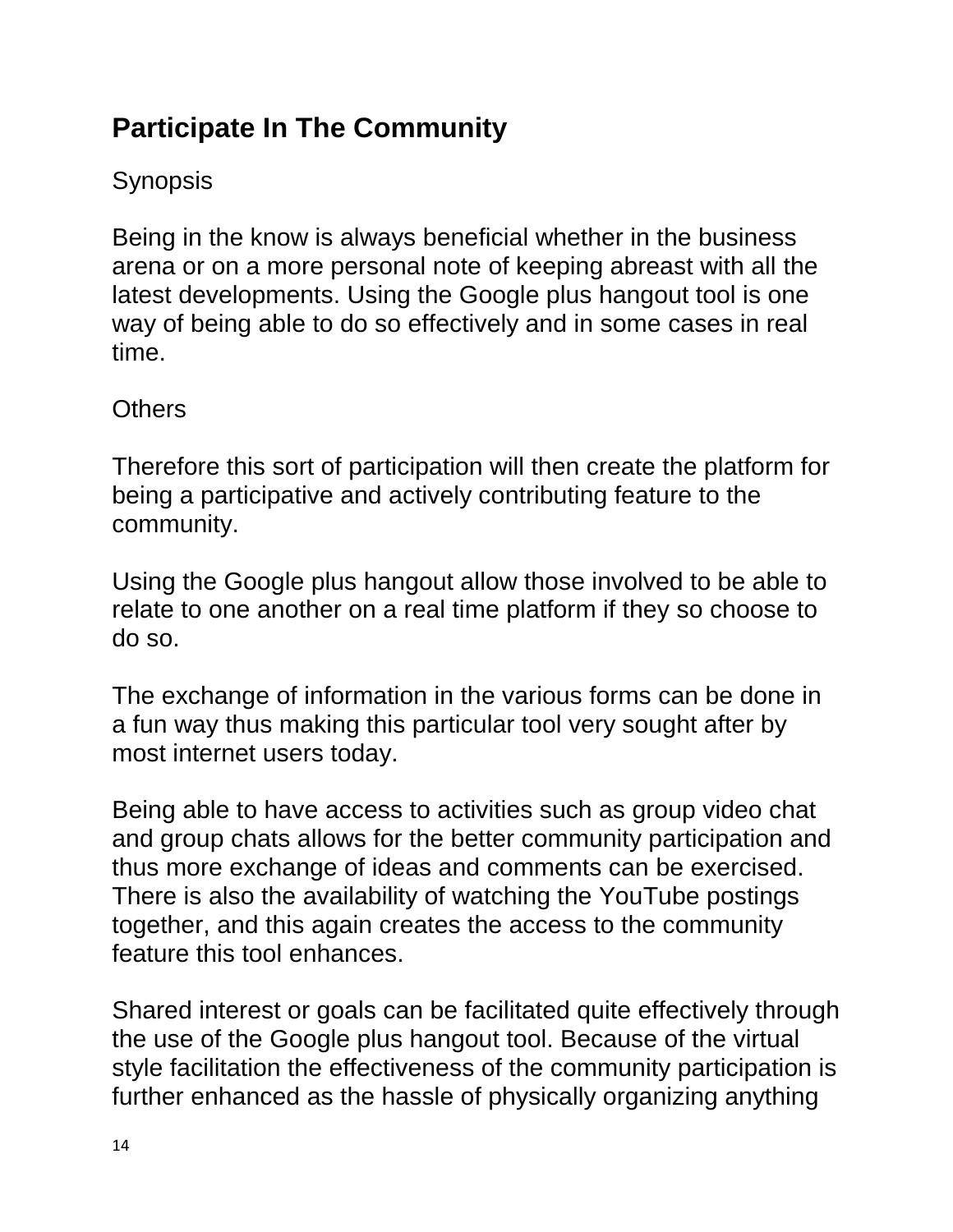can be quite taxing and often not reaping in the benefits first anticipated or desired.

Although predominantly meant or designed to function as a community participation tool, there is no stipulation that those participating have to stay committed to the endeavour.

The option to freely interact or leave the community's ongoing programs is left as a personal optional feature. There is also the advantage of being able to choose the frequency of participation in the community listed events through Google plus hangouts.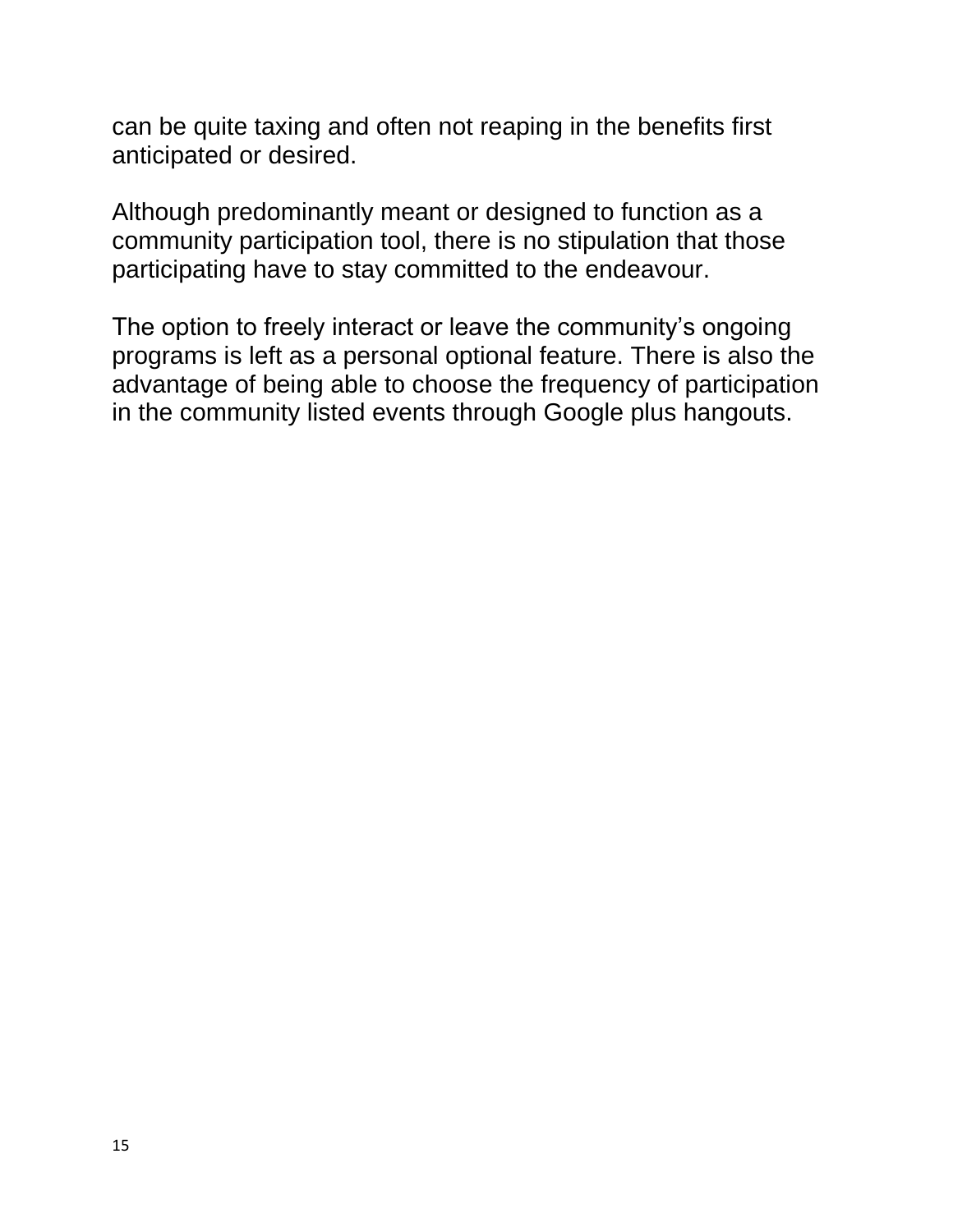# <span id="page-15-0"></span>**Supply Relevant Input**

### Synopsis

A site is only as interesting as the material it features thus there is a very real need to be able to only post material that is relevant and useful. The idea that all information is definitely relevant in some way may not be well received as for most users today time is of the essence and browsing through and filtering information posted is not something they would be interested in doing.

#### Important Info

Google is serious about being able to facilitate relevant information that would be time effective and interesting to the user. The business users too have recently discovered the merits of using Google plus hangout to further participate in actively getting their endeavour noticed and thus creating the desired interactive note on which this can be sustained.

In the quest to supply as much information as possible that would only be accepted as relevant there is a need to first understand what the current needs of the participants are and then to design information to ensure its relevance to the said needs.

This is in line with the intention by Google plus hangouts to be the best business and social networking tool for optimum and exciting information exchange.

Taking a broad array of services, information exchange and participation to a whole new and interactive platform will also allow for the latest information to be dispersed.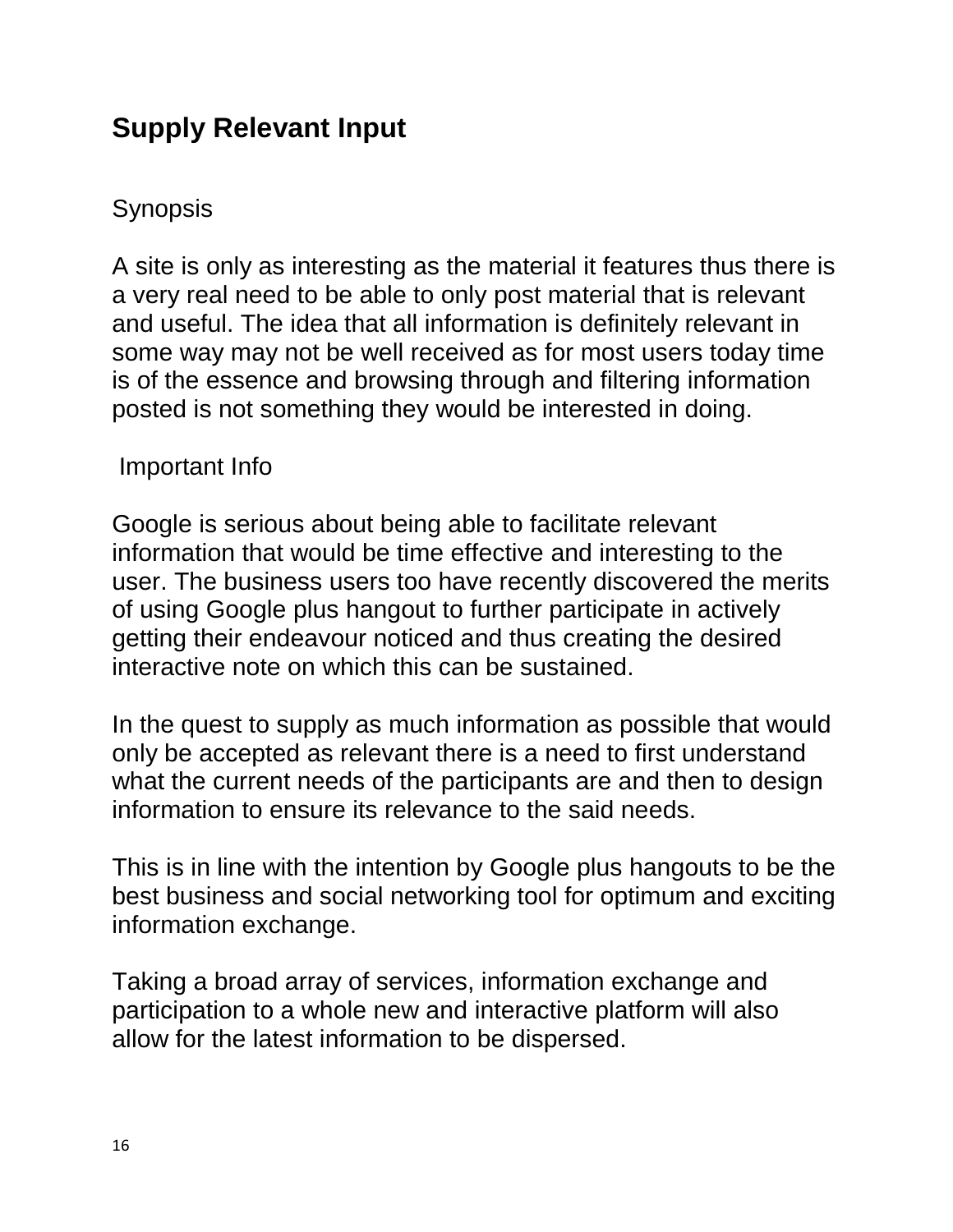However keeping the information relevant to the topic featured is very important in ensuring the general direction of the endeavour is not derailed.

Taking the time and effort to explore areas like local business sentiments, current products and brands, companies and institutions that are popular and any others all contribute to the what's new and what's not factor.

Thus by doing so there is a better chance of posting information that the users will find relevant and well worth their time indulging in participating in the Google plus tool.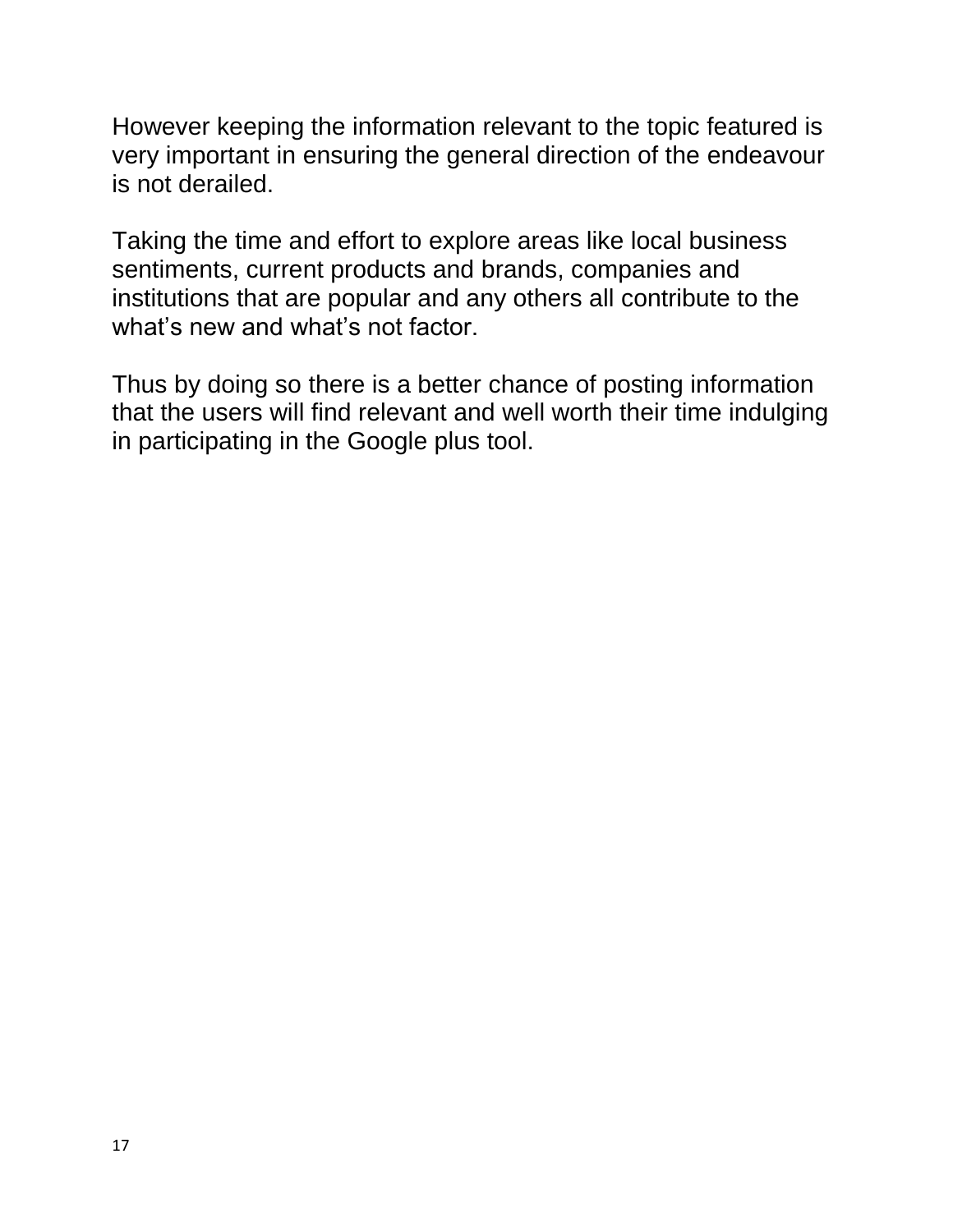# <span id="page-17-0"></span>**Follow Up With Interested People**

# **Synopsis**

Adding friends and business contacts or even prospects to the contacts listed in the individual's email lists through the Google tools will then facilitate the first step in reaching out to the possible interested parties for further interaction. Then by "dragging" the contacts listed into the correspondent circle the connection is then begun.

#### Stay In Touch

This will ensure all those who are interested in the common platform being posted can be alerted to participate. It can also function as an encouraging avenue for those who might be deemed as interested parties or perhaps interested prospects to be take the opportunity to be involved at some level in the posting.

Upon returning to the home page, the sharing of information can begin within the circle of participants previously acquired. Here updated information can be listed and the interactive exercise can be launched.

Being able to reach out to the interested individual this way will also create the comfort and security that would not only encourage participation but also facilitate it.

Inviting the interested individual to view the latest and relevant information would also be encouraged and this would in turn show the level of commitment the host has to encouraging the eventual participation of the interested party.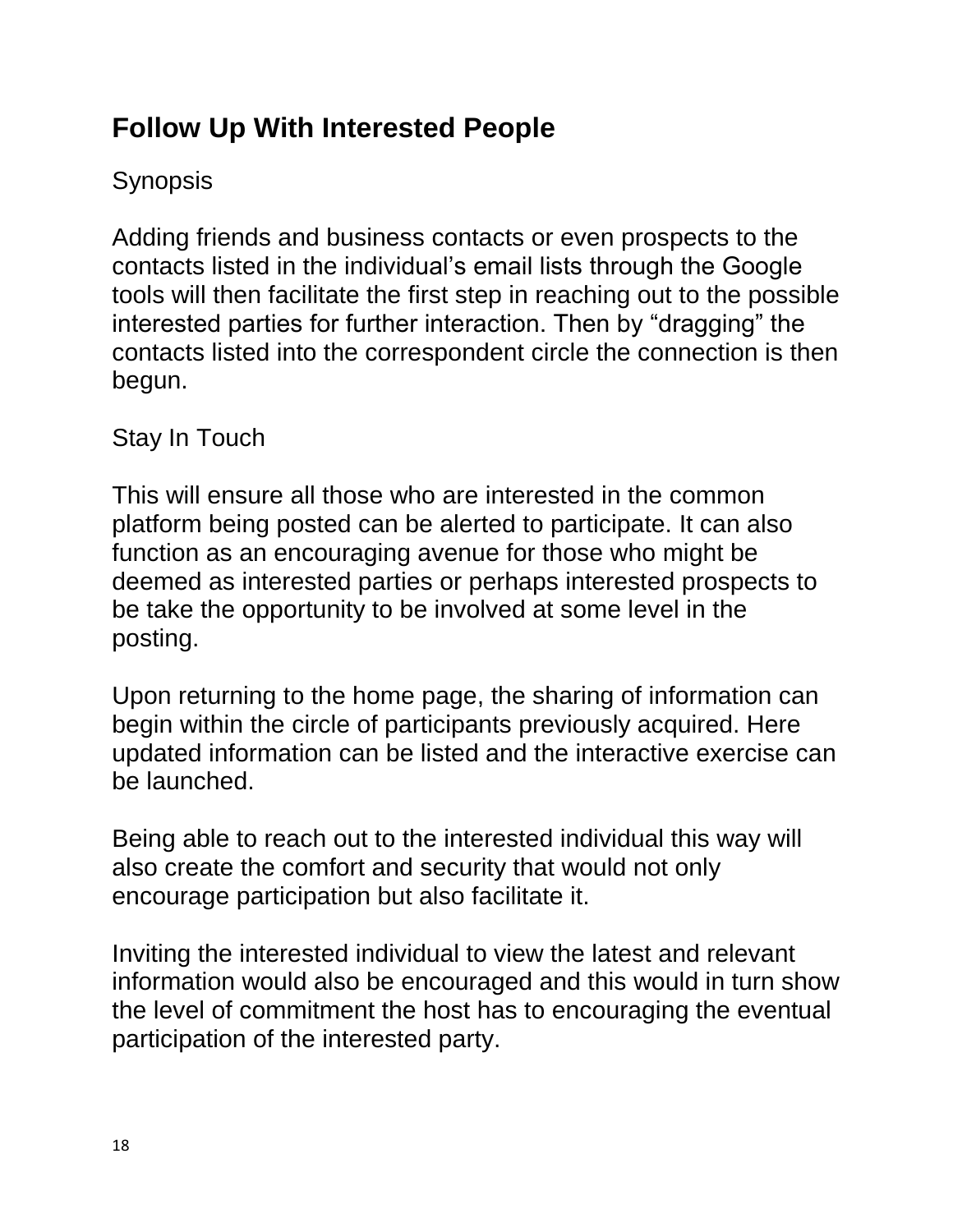Networking this way would enable those on similar wave lengths to stay connected and current in whatever was happening in their field. New ideas and content can also be shared and discussed in an interactive manner which would provide even further excitement to the whole endeavour. Often the follow up exercise is not properly or seriously done and this could result in a loss.